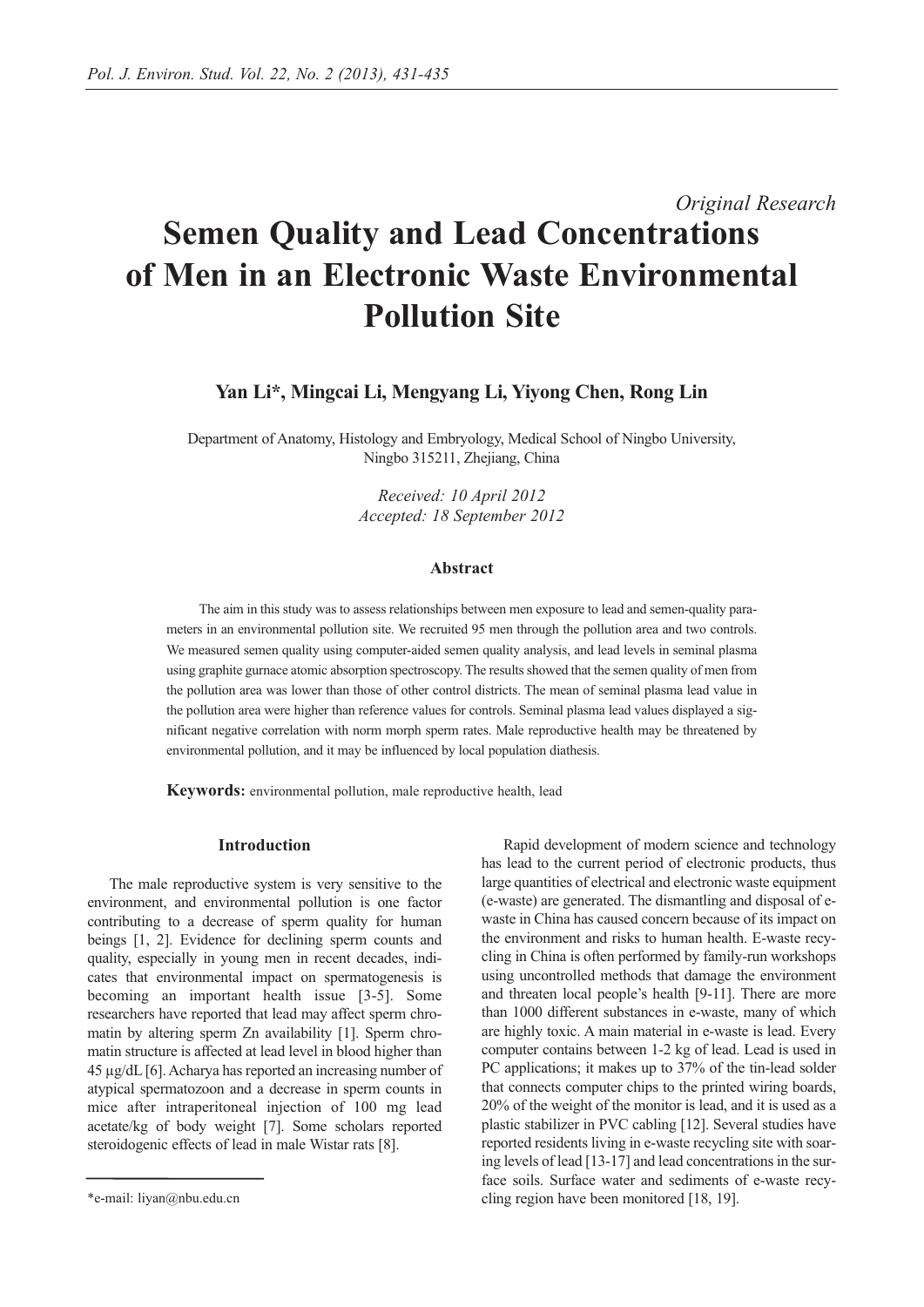So we presume that male reproductive health may be influenced by local e-waste environmental pollution. We investigated lead levels and sperm quality of men in an ewaste environmental pollution site to explore the effects of e-waste environmental pollution on male reproductive health.

#### **Materials and Methods**

#### Study Population

Thirty volunteers were recruited from an e-waste environmentally polluted area (exposure group). Volunteers are workers and other staff in a factory engaged in dealing with e-waste. For control groups volunteers were recruited from towns 100 km away (control group one, 32 individuals) and 200 km away (control group two, 33 individuals) from the polluted area. The population, traffic density, cultural background, lifestyle, and socioeconomic status were very similar to each other in these towns. The selection criteria were age (20-45 years), comparable lifestyle and socioeconomic status, etc. This study excluded adult men that have congenital diseases, hypertension, diabetes mellitus, infection symptoms, and male reproductive disease. The study was approved by the Human Ethics Committee of the Medical School of Ningbo University.

#### Sample Collection and Storage

Sperm were collected from the 30 individuals from the environmentally polluted area, and 32 and 33 individuals from control sites of control group 1 and control group 2. Participants had been directed to abstain from ejaculation for 3 to 5 days before providing the semen. Semen was collected via masturbation into separate sterile glass beakers, and incubated at 37º for 30 min, allowing the sperms to stay active. Then semen was diluted to obtain a concentration for computer-aided sperm analysis. After that, the samples were subjected to 1,000 g centrifugation for 25 minutes to break the seminal plasma. Seminal plasma was stored at -20º for detecting lead concentrations.

## Computer-aided Semen Quality Analysis

After liquefaction and within 1 hour of ejaculation, the samples were analyzed for semen volume and pH. Each specimen was diluted at least 1:1 with phosphate buffered saline and loaded into one chamber of a 20-micron-deep chamber, placed on a stage warmer set to 37ºC, and observed. The sperm count and motility were determined by using an eyepiece reticule and bright-field light microscopy at×400 total magnification (sperm analytical system MX7.5). Sperm motility was defined as WHO motility grade A (rapidly progressive motility), grade B (progressive motility), grade C (non-progressive motility), or grade D (immotile) by systematic visual scanning of the microscopic field. Each analysis was conducted in duplicate for each specimen on the same microcell by the same technician. Sperm concentration values were measured using the improved Neubauer hemocytometer method according to WHO 1999 guidelines [20, 21].

## Heavy Metal Concentration Analysis

Semen was collected by masturbation into sterile heavy metal-free plastic containers. After that, the samples were subjected to 1,000 g centrifugation for 25 minutes to break the seminal plasma. Seminal plasma were added to portions of optima grade concentrated nitric acid in a glass centrifuge tube at 80º for removing protein in fume cupboard. The resulting aqueous digests were diluted 5-fold with 2% nitric acid to provide sufficient volume of each sample to determine several heavy metals by Graphite Furnace Atomic Absorption Spectroscopy (SHIMADZU GFA-7000, AA-70000, Japan). The main parameters for lead determination were wavelength 283.3 nm, current 4 mA, slit width 0.8 nm, drying at 90ºC/105ºC/120ºC, ashing at 600ºC, and atomization at 1,500ºC. The accuracy of the method was controlled by recoveries between 95% and 107% from the spiked blood samples.

#### Statistical Analysis

All analyses were performed using SPSS v13.0 (SPSS Inc., Chicago, IL, USA). Student-Newman-Keuls analysis of One-way ANOVA was used to compare intergroup values of semen quality and lead concentration. Spearman rank correlation analysis was used to evaluate the correlation between lead concentration in seminal plasma and semen quality. A P<0.05 was considered statistically significant.

## **Results**

#### Semen Quality

The semen characteristics of the men in the exposure and control groups are listed in Table 1. Participants based in the exposure group had the lowest mean sperm concentration (46.302×10 $^{\circ}$ /mL), in control group one had 57.466×10°/mL mean sperm concentration, and those in control group two had the highest mean sperm concentration  $(94.997 \times 10^6$ /mL), and the difference was statistically significant. The semen volume, sperm motility in participants (include a, b, c, and  $a+b+c$ ) from the exposure group were lower than those of other districts (P<0.05). Mean norm morph sperm rate was lower in pollution area than control groups one and two (57.342%, 62.691%, and 74.482%, P<0.05). However, the abnormal sperm rate, mix abnormal of men in exposure group was higher than controls; the head, tail, and body abnormal sperm rate of men in exposure group and control group one were higher than control group two  $(P<0.05)$ .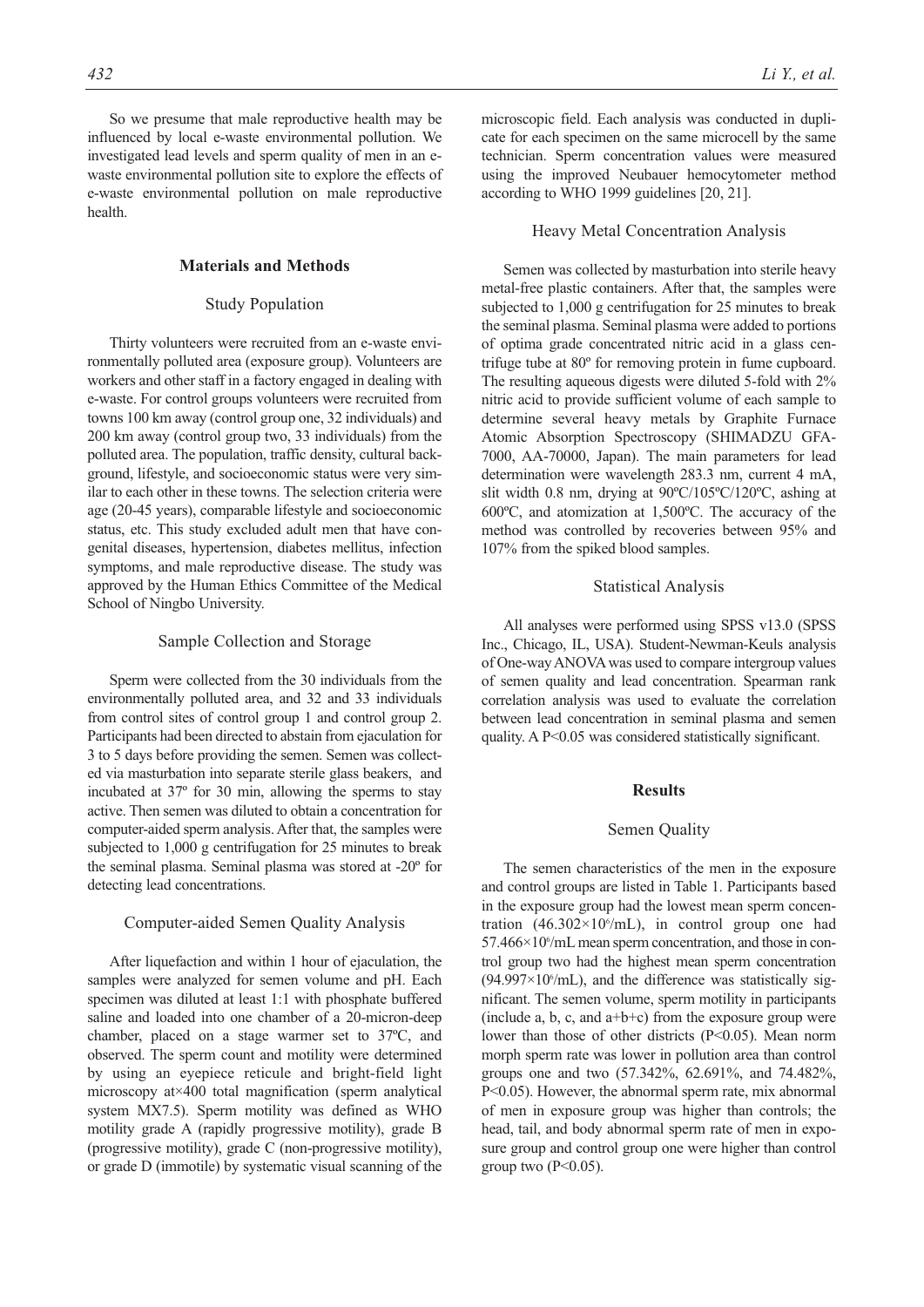|           |                                                                |                                                      | Table 1. Mean semen characteristics by sampling districts [Mean (SD)]                                   |                                             |                                            |                                             |                                  |                                  |                                |                                        |                               |                                        |                              |
|-----------|----------------------------------------------------------------|------------------------------------------------------|---------------------------------------------------------------------------------------------------------|---------------------------------------------|--------------------------------------------|---------------------------------------------|----------------------------------|----------------------------------|--------------------------------|----------------------------------------|-------------------------------|----------------------------------------|------------------------------|
| District  | volume<br>Semen<br>$\begin{pmatrix} 1 \\ 1 \\ 2 \end{pmatrix}$ | H                                                    | concentration<br>$(\times 10^6$ /mL)<br>Sperm                                                           | motility (a%)<br>Sperm rapid<br>progressive | motility (b%)<br>progressive<br>Sperm slow | motility $(c\%)$<br>progressive<br>Sperm no | $(a+b+c)\%$<br>motility<br>Total | Normomorph<br>sperm rate<br>(96) | sperm $(^{9}_{0})$<br>Abnormal | sperm $(^{9}_{0})$<br>abnormal<br>Head | sperm (%)<br>abnormal<br>Tail | sperm $(^{9}_{0})$<br>abnormal<br>Body | sperm (%)<br>abnormal<br>Mix |
| Exposure  | 2.833                                                          | 7.57                                                 | 46.302                                                                                                  | 13.684                                      | 8.29                                       | 13.836                                      | 35.836                           | 57.342                           | 35.992                         | 25.126                                 | 2.206                         | 4.331                                  | 4.331                        |
|           | (0.469)                                                        | (0.274)                                              | (36, 682)                                                                                               | (13.106)                                    | (4.420)                                    | (6.448)                                     | (20.006)                         | (15.602)                         | (9.808)                        | (6.947)                                | (0.640)                       | (1.323)                                | (1.323)                      |
| Control   | 2.297                                                          | 7.466                                                | 57.466                                                                                                  | 21.258                                      | 15.361                                     | 20.631                                      | 57.253                           | 62.691                           | 37.309                         | 26.313                                 | 2.83                          | 4.36                                   | 3.807                        |
| one       | (0.659)                                                        | (0.312)                                              | (25.293)                                                                                                | (11.867)                                    | (4.312)                                    | (6.769)                                     | (13.950)                         | (0.798)                          | (0.798)                        | (1.861)                                | (1.109)                       | (1.284)                                | (1.383)                      |
| Control   | 3.464                                                          | 7.088                                                | 94.997                                                                                                  | 27.538                                      | 10.343                                     | 20.673                                      | 58.559                           | 74.482                           | 13.397                         | 11.32                                  |                               | 0.91                                   | 1.192                        |
| two       | (1.605)                                                        | (0.217)                                              | (79.934)                                                                                                | (22.454)                                    | (5.991)                                    | (13.168)                                    | (28.236)                         | (32.202)                         | (16.536)                       | (14.017)                               |                               | (3.720)                                | (2.432)                      |
| P value * |                                                                |                                                      | 0.001                                                                                                   | 0.006                                       |                                            | 0.006                                       |                                  | 0.005                            |                                |                                        |                               |                                        |                              |
|           |                                                                | $P < 0.05$ was considered statistically significant. | * P values were derived by Student-Newman-Keuls analysis of One-way ANOVA to compare intergroup values. |                                             |                                            |                                             |                                  |                                  |                                |                                        |                               |                                        |                              |

## Lead Concentration in Seminal Plasma

Each seminal plasma specimen was assayed in quadruplicate for lead (Fig. 1). The mean of seminal plasma lead value in exposure group were significantly higher than reference values for controls and populations not occupationally exposed to lead (6.328 ug/L, 3.354 ug/L, 1.356 ug/L).

## The Correlation between Semen Quality and Heavy Metal Concentration in Seminal Plasma

Table 2 shows the correlation between semen quality and lead concentration in seminal plasma. Seminal plasma lead values displayed a significantly negative correlation with norm morph sperm rate (correlation coefficient: - 0.379, P<0.05).

#### **Discussion**

This study showed that the semen quality in men from the e-waste pollution area were lower than those of other control districts. The mean of seminal plasma lead value in the e-waste pollution area were higher than reference values for controls. Seminal plasma lead values displayed a significantly negative correlation with norm morph sperm rate.

Lead concentrations in the surface soils, surface water and sediments of e-waste recycling region were higher. Several studies showed residents living in the e-waste recycling site with soaring levels of lead. There is agreement that even moderate concentrations of lead reduce human semen quality. Fatima et al. observed that >40 μg/dL of lead in blood produced a decline of sperm count  $\langle \leq 20 \times 10^6 \rangle$ cells/mL), and lower motility  $(\leq 50\%)$  and morphology ( $\leq$ 14%), with  $>$ 35 µg/dL in whole blood [22]. Low lead concentrations in seminal plasma (0.2 μg/dL) were associated with impaired semen quality, 44% of motility, 32% of normal morphology, and  $11\times10^6$  cell/mL of sperm concentration [1]. But in contrast, our study found levels of lead 10



\* the lead levels of men in exposure group was higher than control 1 ( $P < 0.05$ ).

# the lead levels of men in exposure group was higher than con-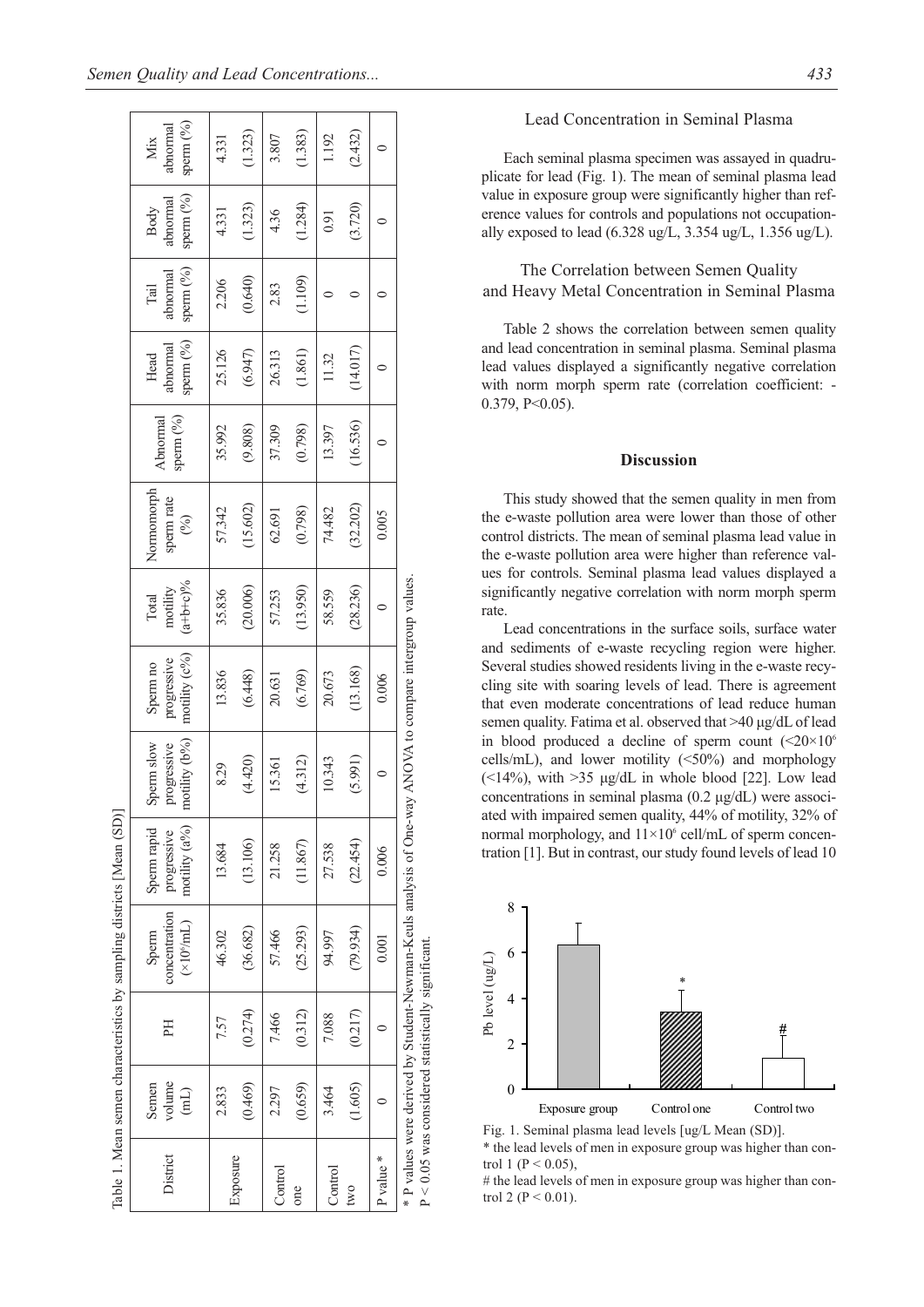|                     |                |          | Table 2. Relationship between seminal plasma lead levels and semen quality*      |                  |               |                                   |                      |                           |                           |                                            |                       |                    |           |
|---------------------|----------------|----------|----------------------------------------------------------------------------------|------------------|---------------|-----------------------------------|----------------------|---------------------------|---------------------------|--------------------------------------------|-----------------------|--------------------|-----------|
|                     | Semen          |          | Sperm                                                                            | Sperm rapid      | perm slow     | Sperm no                          | Total                | Vormomorph                |                           | Head                                       | $\boxed{\text{fail}}$ |                    | Mix       |
|                     | volume         | ΕH       | concentration                                                                    | progressive      | rogressive    | progressive<br>motility ( $c\%$ ) | motility<br>(a+b+c)% | sperm rate $\binom{9}{6}$ | Abnormal<br>perm $( \% )$ | abnormal<br>sperm $(^{\rm o}\!/\!{\rm o})$ | abnormal              | Body<br>abnormal   | abnormal  |
|                     | $\overline{H}$ |          | $(\times 10^6$ /mL)                                                              | motility $(a\%)$ | motility (b%) |                                   |                      |                           |                           |                                            | sperm $(^{0}_{0})$    | sperm $(^{0}_{0})$ | sperm (%) |
|                     | $-0.030$       | $-0.260$ | 0.042                                                                            | $-0.279$         | $-0.275$      | $-0.038$                          | $-0.200$             | $-0.379#$                 | 0.057                     | $-0.115$                                   | $-0.221$              | $-0.097$           | $-0.097$  |
| Lead                | 0.875          | 0.166    | 0.824                                                                            | 0.135            | 0.142         | 0.840                             | 0.290                | 0.039                     | 0.765                     | 0.545                                      | 0.240                 | 0.611              | 0.611     |
| # P values $< 0.05$ |                |          | *results of spearman correlation analyses: correlation coefficient and P values. |                  |               |                                   |                      |                           |                           |                                            |                       |                    |           |

Table 2. Relationship between seminal plasma lead levels and semen quality\*

*434 Li Y., et al.* 

times higher in the seminal plasma (2.93 μg/dL) related with low motility, but not related with morphology  $(>14\%)$ or sperm concentration (>20×10<sup>6</sup> cells/mL) [23]. Meeker et al. reported no effect on sperm concentration or motility with 1.5 μg/dL of lead concentration in whole blood [24]. Our study result showed that participants based in the pollution area had the lowest mean sperm concentration  $(46.302\times10<sup>6</sup>/mL)$  than two control groups  $(57.466\times10<sup>6</sup>/mL)$ and 94.997×10°/mL). Sperm motility in participants from the pollution area was lower than those of other districts (P<0.05). Mean norm morph sperm rate was lower in the pollution area than groups 1 and 2 (57.342%, 62.691%, and 74.482%, P<0.05). Seminal plasma lead values displayed a significant negative correlation with norm morph sperm rate.

In this study, we also found higher lead levels in control 1 compared to control group 2. We think the reason is the e-waste environmental polluted area close to the ocean, and the district that recruited control 1 group volunteers is located downstream from the polluted ocean. Although the control 1 area is 100 km away from the pollution area, pollution can spread to the control area. The district that recruited control group 2 individuals is 200 km away from the pollution area, has first-rate standard atmosphere quality in China, and is not a coastal region.

Our study showed that seminal plasma lead value in the e-waste pollution area were higher than reference values for controls, the semen quality of men from the e-waste pollution area were lower than those of other control districts, and there is correlation between the lead values of seminal plasma and norm morph sperm rate. So we deduce that male reproductive health may be threatened by environmental pollution, and it may influence local population diathesis.

#### **Acknowledgements**

This work was supported by the Natural Science Foundation of Ningbo City, China (2011A610060), the Scientific Innovation Team Project of Ningbo (No. 2011B82014), the Scientific Research Fund of Zhejiang Provincial Education Department (Y201120665), the Academic Discipline Project of Ningbo University (XKL11D2112), and the Natural Science Foundation of Zhejiang Province (LY12H04002). The research was sponsored by the K.C. Wong Magna Fund in Ningbo University.

## **References**

- 1. HERNANDEZ-OCHOA I., GARCIA-VARGAS G., LOPEZ-CARRILLO L., MORÁN-MARTÍNEZ J., CEBRIÁN M.E., QUINTANILLA-VEGA B. Low lead environmental exposure alters semen quality and sperm chromatin condensation in northern Mexico. Reprod. Toxicol. **20**, (2), 221, **2005** .
- 2. SHARPE R.M. Environmental/lifestyle effects on spermatogenesis. Philos. Trans. R. Soc. Lond. B. Biol. Sci. **365**, (1546), 1697, **2010** .